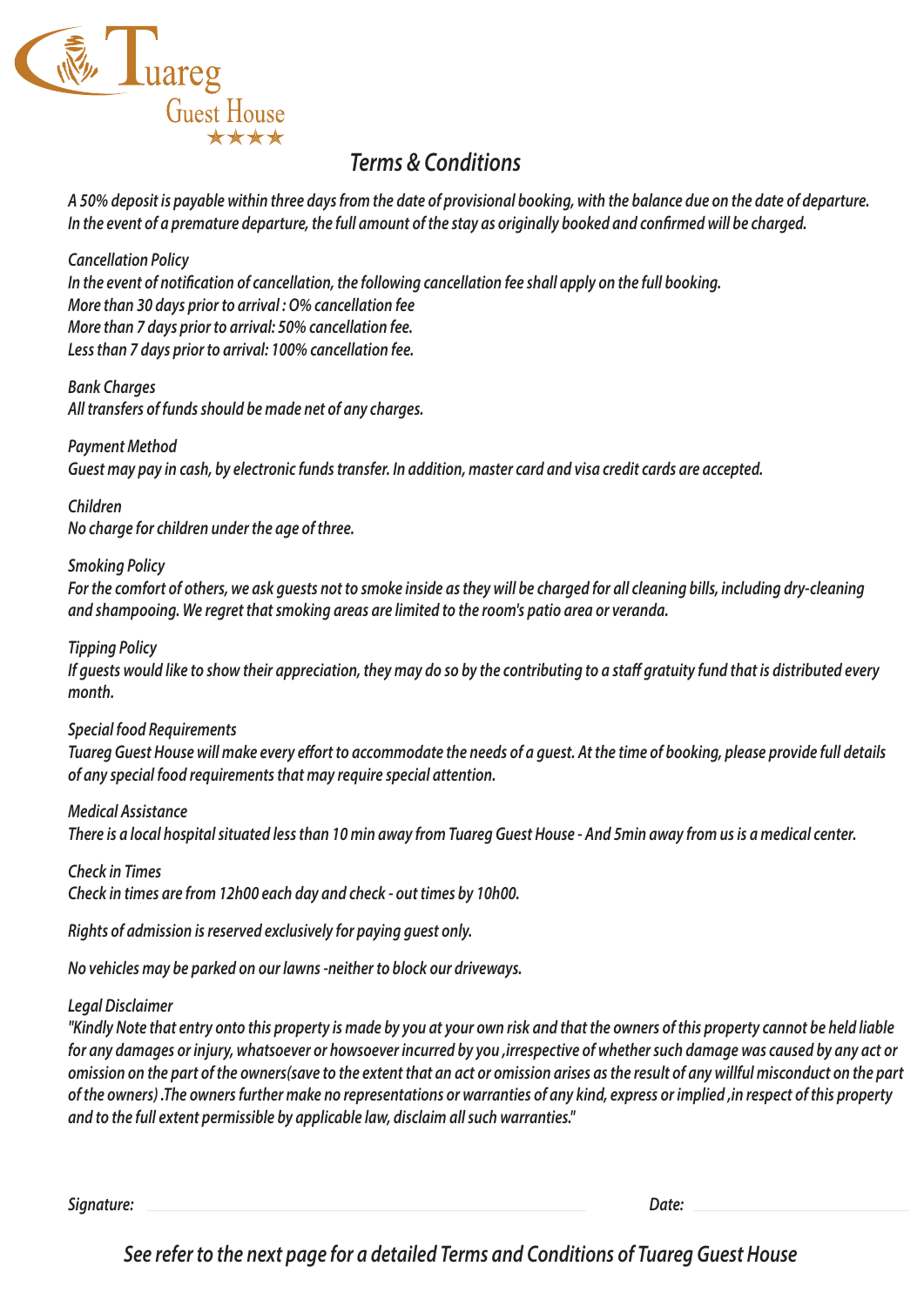

#### *I. Applicability*

*These General Terms and Conditions apply to contracts for the rental use of Tuareg Guest House rooms as well as banqueting room (hereinafter referred to as 'premises'), in addition to all other related services and deliveries (hereinafter referred to as 'service provision') provided by the Tuareg Guest House CC (hereinafter referred to as 'Tuareg Guest House') to the customer (hereinafter referred to as 'customer'; additionally, 'parties' is used to indicate Tuareg Guest House and customers jointly). The customer's General Terms and Conditions are valid only when so agreed in writing by the parties.*

#### *II. Conclusion of contract*

The Tuareg Guest House's offers are non-binding. The contract comes into being upon the Tuareg Guest House's acceptance of the *customer's application. The Tuareg Guest House is not obligated to conrm in writing the conclusion of the contract.*

#### *III. Subleasing / usage*

*The subletting or re-letting of the provided Tuareg Guest House room, premises, surfaces or cabinets, as well as the invitation to interviews, sales or any such similar event requires the Tuareg Guest House's prior permission in writing.*  The customer is obligated to disclose to the Tuareg Guest House without delay and without specific request, but no later than upon the *conclusion of the contract, if the political, religious or other nature of the service provision and/or event is likely to impact on the public or impair the interests of the Tuareg Guest House. Newspaper advertisements or any other type of advertising, or publications that refer to the Tuareg Guest House and/or contain invitations to, for example, interviews or sales events, shall require the written authorisation of the Tuareg Guest House. Should the customer violate this duty of disclosure, or if the event takes place without prior authorisation being obtained, the Tuareg Guest House reserves the right to cancel the event. In this case, Clause VI.4 (payment of the agreed premium) is applicable.*

## *IV. Room allocation, handover and return*

The customer does not acquire the right to be allocated specific rooms, unless the Tuareg Guest House has confirmed in writing the *provision of a particular room.*

*Unless otherwise agreed with the customer, the Tuareg Guest House rooms are available from 16:00 on the day of arrival (check-in time). The customer has no right to earlier provision of the room.*

*On the day of departure the Tuareg Guest House rooms are to be vacated by 10:00 (check-out time). If the rooms are not punctually vacated, the Tuareg Guest House may, on the grounds of damages arising from the additional use of the room, charge 50% of the listed price up to 18:00, and 100% of the listed price after 18:00. The customer, however, is at liberty to present evidence that no or signicantly lower damages have been incurred by the Tuareg Guest House.*

## $V.$  Services, prices, payment, offset, lien

The Tuareg Guest House is obligated to keep available the rooms and premises booked by the customer, and to fulfil the agreed provision *of services.*

*The customer is obligated to make payment for the provision of services according to the valid resp. agreed rates of the Tuareg Guest House. This shall also apply to the Tuareg Guest House's services and expenditure to third parties, incurred by the customer. For services delivered after 20:00 the Tuareg Guest House reserves the right to add an appropriate supplement for every hour or partial hour, for the provision of staff in event or catering areas.* 

*The agreed prices are excluded of the statutory rate of value added tax. In the event of an increase in the rates Tuareg Guest House reserves the right to adjust its prices accordingly.*

Billing is effected in "ZAR" Rands. If payment is made using foreign currency, the exchange rate difference and bank charges shall be at *the expense of the party responsible for the payment.*

*The Tuareg Guest House is permitted to amend prices if the customer later wishes to make changes to the number of rooms or premises booked, to the services to be provided, or to the duration of the guests' stay, and if the Tuareg Guest House agrees to such changes. Tuareg Guest House invoices with no indicated due date are to be paid within ten days from the date of receipt. In case of delayed payment, the Tuareg Guest House is entitled to apply the relevant rate of statutory default interest.*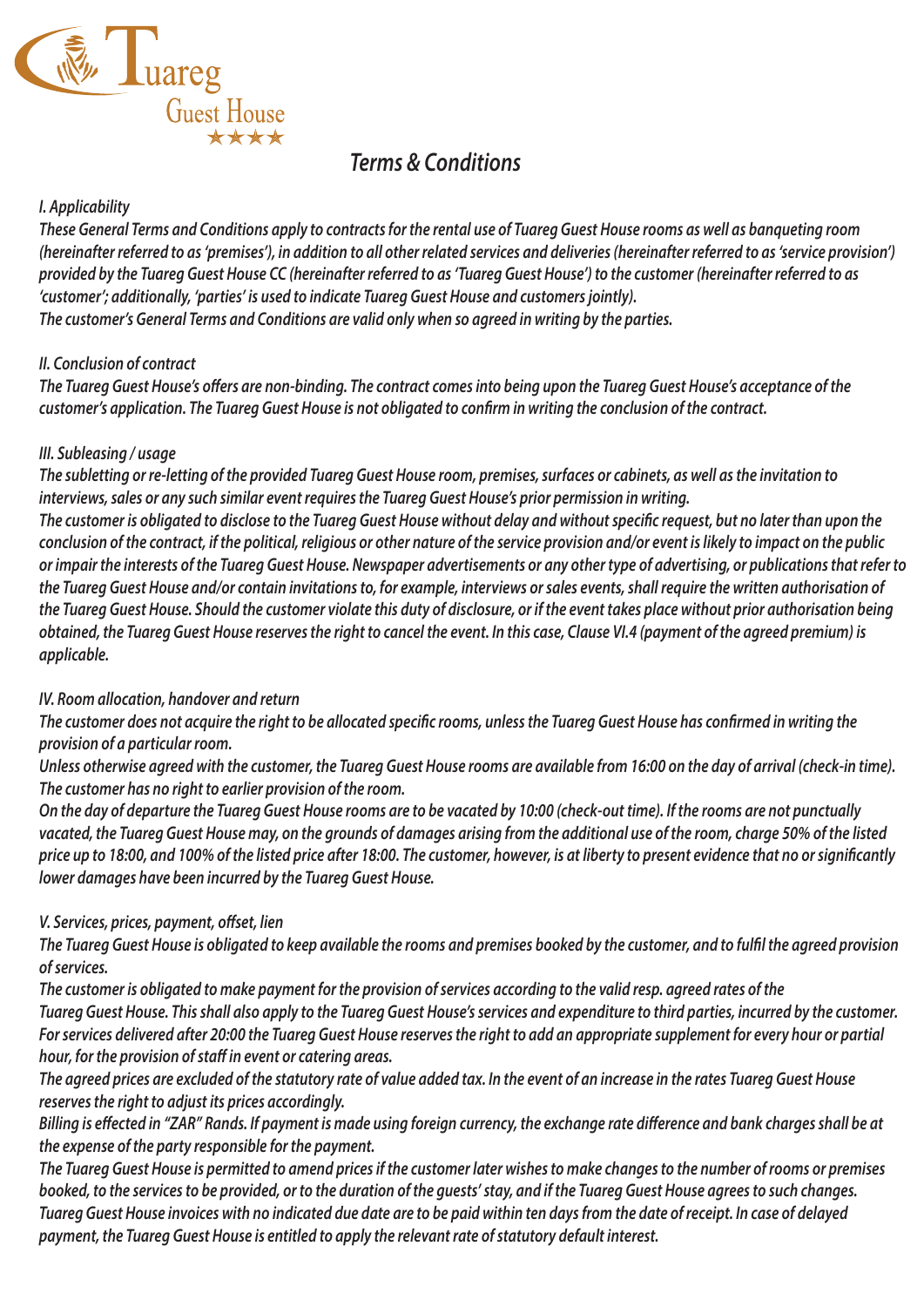

*Tuareg Guest House is entitled to demand an appropriate advance payment, no greater than 100% of the total rate, at any time. The Tuareg Guest House reserves the right to verify the validity of credit cards that are left as a deposit by making spot-check charges. If the amount is not covered by the credit card, the Tuareg Guest House reserves the right to make an intermediate sale of the room; the Tuareg Guest House will, however, inform the customer.*

*Notwithstanding paragraph 8 above, and insofar as the value of advance payment and date of payment are not otherwise arranged in writing, the following advance payments are deemed as agreed.*

*For lodgings of groups:*

*50% deposit 6 weeks before the group's arrival*

*Remainder upon presentation of the invoice and by due date*

**Outstanding claims may not be offset.** 

*The Tuareg Guest House is entitled to exercise a lien on all objects the customer has brought to the Tuareg Guest House.*

#### *VI. Non-appearance / rescission / cancellation by the customer*

*The customer's rescission from the contract concluded with the Tuareg Guest House requires the Tuareg Guest House's written consent. The agreed rate for the booked Tuareg Guest House rooms is also payable if written consent according to paragraph 1 is not obtained, if the customer cancels the booking, or if the customer does not avail himself or herself of the contractual services. The Tuareg Guest House must apply credit for the value of any expenses saved, as well as for the income from renting the rooms to other parties. The customer is obligated to pay at least 100% of the contractually agreed rate for lodgings with or without breakfast,. The agreed rate for hired premises is also payable if written consent according to paragraph 1 is not obtained, if the customer cancels the booking, or if the customer does not avail himself or herself of the contractual services.*

*The above clauses are not applicable in case of the Tuareg Guest House's breach of obligation to take into account the rights, objects of legal protection and interests of the customer, if holding to the contract can no longer be reasonably expected of the customer, or if he or she is entitled to any other statutory or contractual right to cancellation.*

## *VII. Rescission by the Tuareg Guest House*

*To the extent that a right of rescission by the customer within a certain period has been agreed in writing, the Tuareg Guest House, for its part, is entitled to rescind the contract within this period if there are enquiries from other customers regarding the contractually reserved rooms and premises, and if the customer, upon further enquiry by the Tuareg Guest House, does not waive his or her right of rescission. If and insofar as advance payment has been agreed with the customer, and if, even after a reasonable grace period set by the Tuareg Guest House with warning of rejection, the payment is not made, the Tuareg Guest House is entitled to rescind the contract. Furthermore, the Tuareg Guest House is entitled to effect rescission of the contract for a materially justifiable cause, for example:* If force majeure or other circumstances for which the Tuareg Guest House is not responsible make it impossible to fulfil the contract (such *as strike or power failure);*

*Rooms are reserved with misleading or false information regarding material facts, such as the identity of the guest or the purpose of the reservation;*

*The Tuareg Guest House has justiable cause to believe that the use of the Tuareg Guest House's services might jeopardise the smooth operation of the Tuareg Guest House, its security or public reputation, without this being attributable to the Tuareg Guest House's sphere of control or organisation;*

*The customer undertakes the subletting or re-letting of the provided rooms or their use for purposes other than lodgings without the written consent of the Tuareg Guest House.*

In the event of a justified rescission by the Tuareg Guest House, the customer has no claim to compensation for damages.

## *VIII. Number of participants / billing for events*

*The customer is obligated at the time of concluding the contract to specify the expected number of participants at the planned event. If the participant numbers are revised by more than 5%, the Tuareg Guest House must be advised of this no later than five working days before the beginning of the event; the written consent of the Tuareg Guest House is also required.*

*In the event of an increase in the registered and contractually agreed participant numbers, the billing of services that the Tuareg Guest House undertakes according to the number of registered persons (e.g. provision of food and beverages) will be based on the actual number of persons.*